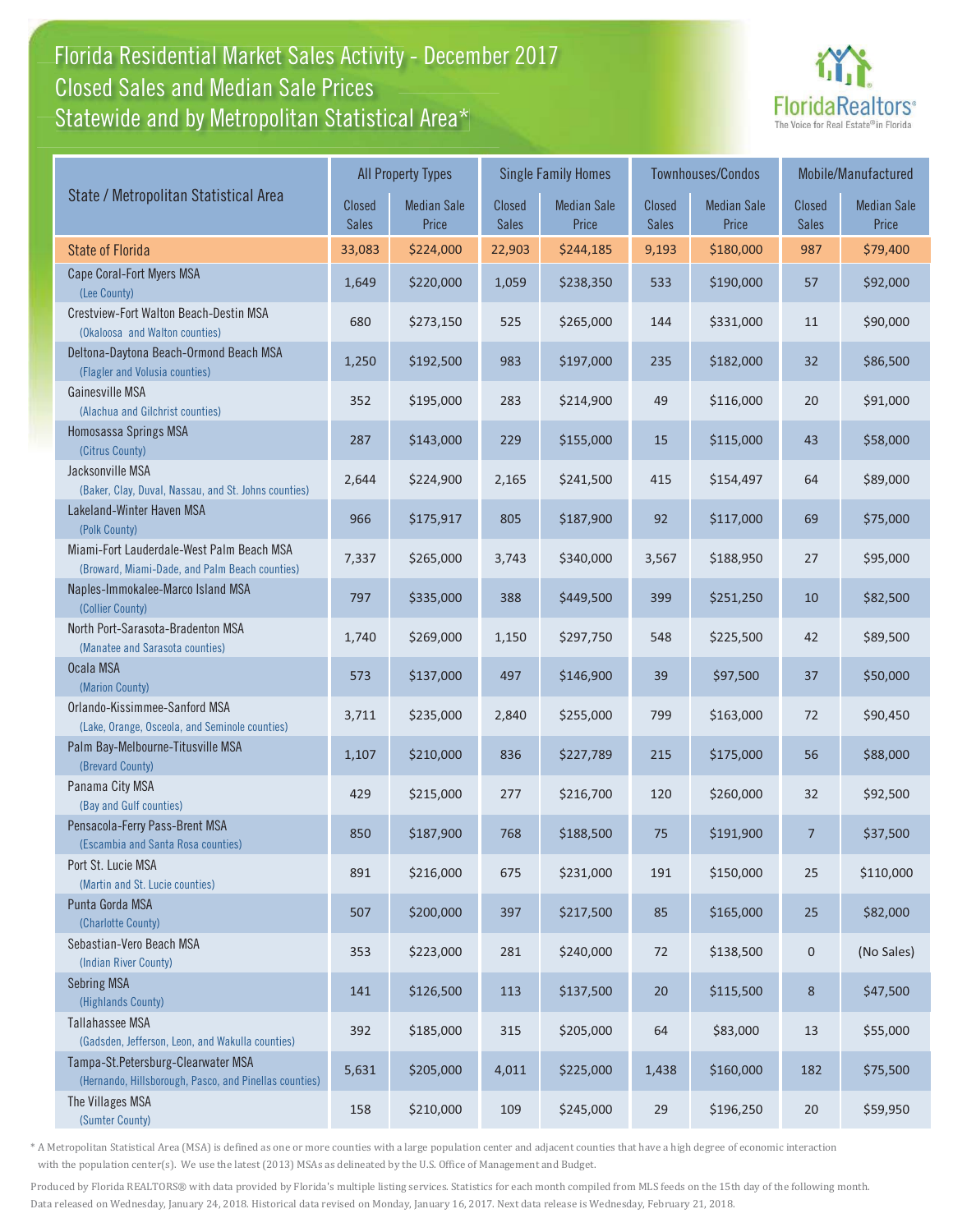## Florida Residential Market Sales Activity - December 2017 Florida Residential Market Sales Activity Listed by County Closed Sales and Median Sale Prices



| County                     | <b>All Property Types</b>     |                             |                               | <b>Single Family Homes</b>  |                               | Townhouses/Condos           | Mobile/Manufactured    |                             |
|----------------------------|-------------------------------|-----------------------------|-------------------------------|-----------------------------|-------------------------------|-----------------------------|------------------------|-----------------------------|
|                            | <b>Closed</b><br><b>Sales</b> | <b>Median Sale</b><br>Price | <b>Closed</b><br><b>Sales</b> | <b>Median Sale</b><br>Price | <b>Closed</b><br><b>Sales</b> | <b>Median Sale</b><br>Price | Closed<br><b>Sales</b> | <b>Median Sale</b><br>Price |
| Alachua County             | 332                           | \$201,500                   | 273                           | \$215,000                   | 49                            | \$116,000                   | 10                     | \$75,500                    |
| <b>Baker County</b>        | 34                            | \$175,500                   | 32                            | \$177,200                   | 0                             | (No Sales)                  | $\overline{2}$         | \$79,450                    |
| <b>Bay County</b>          | 408                           | \$211,500                   | 261                           | \$212,000                   | 119                           | \$260,000                   | 28                     | \$92,500                    |
| <b>Bradford County</b>     | 28                            | \$116,000                   | 21                            | \$140,000                   | $\boldsymbol{0}$              | (No Sales)                  | $\overline{7}$         | \$44,900                    |
| <b>Brevard County</b>      | 1,107                         | \$210,000                   | 836                           | \$227,789                   | 215                           | \$175,000                   | 56                     | \$88,000                    |
| <b>Broward County</b>      | 2,641                         | \$246,450                   | 1,291                         | \$340,000                   | 1,338                         | \$165,000                   | 12                     | \$117,250                   |
| <b>Calhoun County</b>      | 3                             | \$83,000                    | 3                             | \$83,000                    | 0                             | (No Sales)                  | $\mathsf 0$            | (No Sales)                  |
| <b>Charlotte County</b>    | 507                           | \$200,000                   | 397                           | \$217,500                   | 85                            | \$165,000                   | 25                     | \$82,000                    |
| <b>Citrus County</b>       | 287                           | \$143,000                   | 229                           | \$155,000                   | 15                            | \$115,000                   | 43                     | \$58,000                    |
| <b>Clay County</b>         | 336                           | \$185,000                   | 278                           | \$204,000                   | 36                            | \$90,500                    | 22                     | \$85,000                    |
| <b>Collier County</b>      | 797                           | \$335,000                   | 388                           | \$449,500                   | 399                           | \$251,250                   | 10                     | \$82,500                    |
| <b>Columbia County</b>     | 67                            | \$141,250                   | 54                            | \$162,000                   | $\mathbf 0$                   | (No Sales)                  | 13                     | \$76,450                    |
| <b>DeSoto County</b>       | 28                            | \$151,000                   | 18                            | \$161,000                   | 7                             | \$129,000                   | 3                      | \$143,000                   |
| <b>Dixie County</b>        | 20                            | \$95,000                    | 10                            | \$95,000                    | 3                             | \$135,000                   | $\overline{7}$         | \$59,500                    |
| <b>Duval County</b>        | 1,322                         | \$187,250                   | 1,086                         | \$199,700                   | 221                           | \$138,500                   | 15                     | \$40,000                    |
| <b>Escambia County</b>     | 482                           | \$161,500                   | 424                           | \$160,000                   | 57                            | \$248,500                   | $\mathbf{1}$           | \$24,000                    |
| <b>Flagler County</b>      | 238                           | \$225,000                   | 212                           | \$228,000                   | 22                            | \$154,000                   | 4                      | \$68,216                    |
| <b>Franklin County</b>     | 20                            | \$182,500                   | 14                            | \$266,000                   | 5                             | \$135,000                   | $\mathbf{1}$           | \$32,000                    |
| <b>Gadsden County</b>      | 30                            | \$154,450                   | 26                            | \$180,000                   | 0                             | (No Sales)                  | 4                      | \$32,800                    |
| <b>Gilchrist County</b>    | 20                            | \$146,900                   | 10                            | \$154,900                   | 0                             | (No Sales)                  | 10                     | \$100,000                   |
| <b>Glades County</b>       | 9                             | \$140,000                   | 7                             | \$140,000                   | 0                             | (No Sales)                  | $\overline{2}$         | \$52,250                    |
| <b>Gulf County</b>         | 21                            | \$255,000                   | 16                            | \$282,500                   | $\mathbf{1}$                  | \$240,000                   | $\overline{4}$         | \$130,000                   |
| <b>Hamilton County</b>     | 6                             | \$77,000                    | 4                             | \$85,000                    | 0                             | (No Sales)                  | $\overline{2}$         | \$64,500                    |
| <b>Hardee County</b>       | $\overline{7}$                | \$142,500                   | 6                             | \$145,000                   | 0                             | (No Sales)                  | $\mathbf{1}$           | \$140,000                   |
| <b>Hendry County</b>       | 17                            | \$148,000                   | 14                            | \$171,000                   | $\mathbf{1}$                  | \$89,000                    | $\overline{2}$         | \$56,275                    |
| <b>Hernando County</b>     | 401                           | \$156,000                   | 347                           | \$164,000                   | 8                             | \$80,500                    | 46                     | \$80,000                    |
| <b>Highlands County</b>    | 141                           | \$126,500                   | 113                           | \$137,500                   | 20                            | \$115,500                   | 8                      | \$47,500                    |
| <b>Hillsborough County</b> | 2,183                         | \$219,900                   | 1,640                         | \$236,200                   | 513                           | \$165,659                   | 30 <sub>o</sub>        | \$108,250                   |
| <b>Holmes County</b>       | 11                            | \$89,000                    | 10                            | \$106,500                   | 0                             | (No Sales)                  | $\mathbf{1}$           | \$74,900                    |
| <b>Indian River County</b> | 353                           | \$223,000                   | 281                           | \$240,000                   | 72                            | \$138,500                   | $\pmb{0}$              | (No Sales)                  |
| Jackson County             | 32                            | \$84,950                    | 28                            | \$93,500                    | 0                             | (No Sales)                  | 4                      | \$69,950                    |
| Jefferson County           | $11\,$                        | \$151,000                   | 9                             | \$215,000                   | $\mathbf 0$                   | (No Sales)                  | $\overline{2}$         | \$44,470                    |
| Lafayette County           | $\mathsf 0$                   | (No Sales)                  | $\pmb{0}$                     | (No Sales)                  | 0                             | (No Sales)                  | 0                      | (No Sales)                  |
| Lake County                | 642                           | \$214,450                   | 568                           | \$222,750                   | 28                            | \$170,750                   | 46                     | \$90,450                    |
| Lee County                 | 1,649                         | \$220,000                   | 1,059                         | \$238,350                   | 533                           | \$190,000                   | 57                     | \$92,000                    |

Produced by Florida REALTORS® with data provided by Florida's multiple listing services. Statistics for each month compiled from MLS feeds on the 15th day of the following month. Data released on Wednesday, January 24, 2018. Historical data revised on Monday, January 16, 2017. Next data release is Wednesday, February 21, 2018.